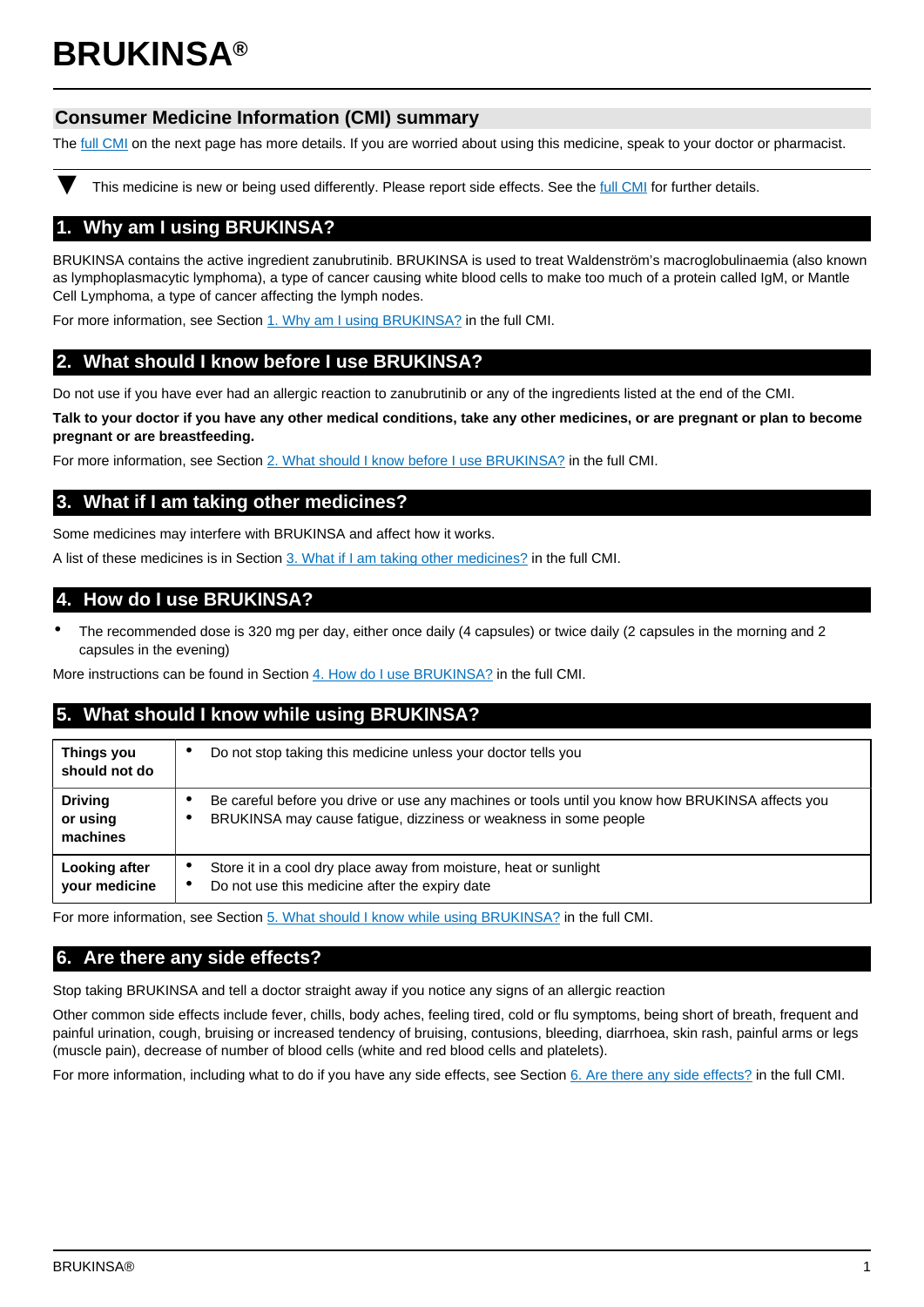<span id="page-1-0"></span>

## **BRUKINSA®**

**Active ingredient:** zanubrutinib

## **Consumer Medicine Information (CMI)**

This leaflet provides important information about using BRUKINSA. **You should also speak to your doctor or pharmacist if you would like further information or if you have any concerns or questions about using BRUKINSA.**

**Where to find information in this leaflet:**

- [1. Why am I using BRUKINSA?](#page-1-1)
- [2. What should I know before I use BRUKINSA?](#page-1-2)
- [3. What if I am taking other medicines?](#page-2-0)
- [4. How do I use BRUKINSA?](#page-2-1)
- [5. What should I know while using BRUKINSA?](#page-2-2)
- [6. Are there any side effects?](#page-2-3)
- [7. Product details](#page-3-0)

## <span id="page-1-1"></span>**1. Why am I using BRUKINSA?**

**BRUKINSA is an anticancer medicine that contains the active substance zanubrutinib. It belongs to a class of medicines called protein kinase inhibitors.** BRUKINSA works by blocking Bruton's tyrosine kinase, a protein in the body that helps these cancer cells grow and survive. By blocking this protein, BRUKINSA helps kill and reduce the number of cancer cells. It also slows down the worsening of the cancer.

**BRUKINSA is used to treat:**

- **Waldenström's macroglobulinaemia (also known as lymphoplasmacytic lymphoma), a type of cancer causing white blood cells to make too much of a protein called IgM.** BRUKINSA is used when the disease has come back or has not responded to treatment or in patients for whom chemotherapy given together with an antibody is not recommended.
- **Mantle Cell Lymphoma, a type of cancer affecting the lymph nodes.** BRUKINSA is used when the disease has come back or has not responded to treatment.

This medicine has **provisional approval** in Australia for Mantle Cell Lymphoma. The decision to approve this medicine has been made on the basis of promising results from preliminary studies. More evidence is required to be submitted when available to fully confirm the benefit and safety of the medicine for this use.

## <span id="page-1-2"></span>**2. What should I know before I use BRUKINSA?**

#### **Warnings**

**Do not use BRUKINSA if:**

- you are allergic to zanubrutinib, or any of the ingredients listed at the end of this leaflet.
- always check the ingredients to make sure you can use this medicine.

#### **Check with your doctor if you:**

- take any medicines for any other condition
- if you have ever had unusual bruising or bleeding or are on any medicines or supplements that increase your risk of bleeding (see section "Other medicines and BRUKINSA"). If you have had recent surgery or plan to have surgery. your doctor may ask you to stop taking BRUKINSA for a short time (3 to 7 days) before and after your surgery or dental procedure
- if you have an irregular heart beat or have a history of irregular heart beat or severe heart failure, or if you experience any of the following: shortness of breath, weakness, dizziness, light-headedness, fainting or near fainting, chest pain or swollen legs
- if you have a history of or have been advised that you are at risk of infections
- if you have ever had or might now have a hepatitis B infection. This is because BRUKINSA could cause hepatitis B to become active again. Patients will be carefully checked by their doctor for signs of this infection before treatment is started
- if you have liver or kidney problems
- if you have recently had any surgery, especially if this might affect how you absorb food or medicines from your stomach or gut
- if you have high blood pressure

During treatment, you may be at risk of developing certain side effects. It is important you understand these risks and how to monitor for them. See additional information under Section [6. Are there any side effects](#page-2-3)?

#### **Pregnancy and breastfeeding**

Check with your doctor if you are pregnant or intend to become pregnant.

Talk to your doctor if you are breastfeeding or intend to breastfeed.

Do not get pregnant while you are taking this medicine. BRUKINSA should not be used during pregnancy. BRUKINSA can harm your unborn baby.

Women of childbearing age must use a highly effective method of birth control during and at least one week after receiving BRUKINSA, to avoid becoming pregnant while being treated with BRUKINSA. If using hormonal contraceptives such as birth control pills or devices, a barrier method of contraception (e.g. condoms) must also be used.

Males should avoid getting female partners pregnant during treatment and for at least 1 week after the last dose of BRUKINSA. You should use effective birth control (contraception) during treatment and for at least 1 week after the last dose of BRUKINSA.

Tell your doctor immediately if you become pregnant.

Do not breast-feed while you are taking this medicine and for at least 2 weeks after your last dose of BRUKINSA.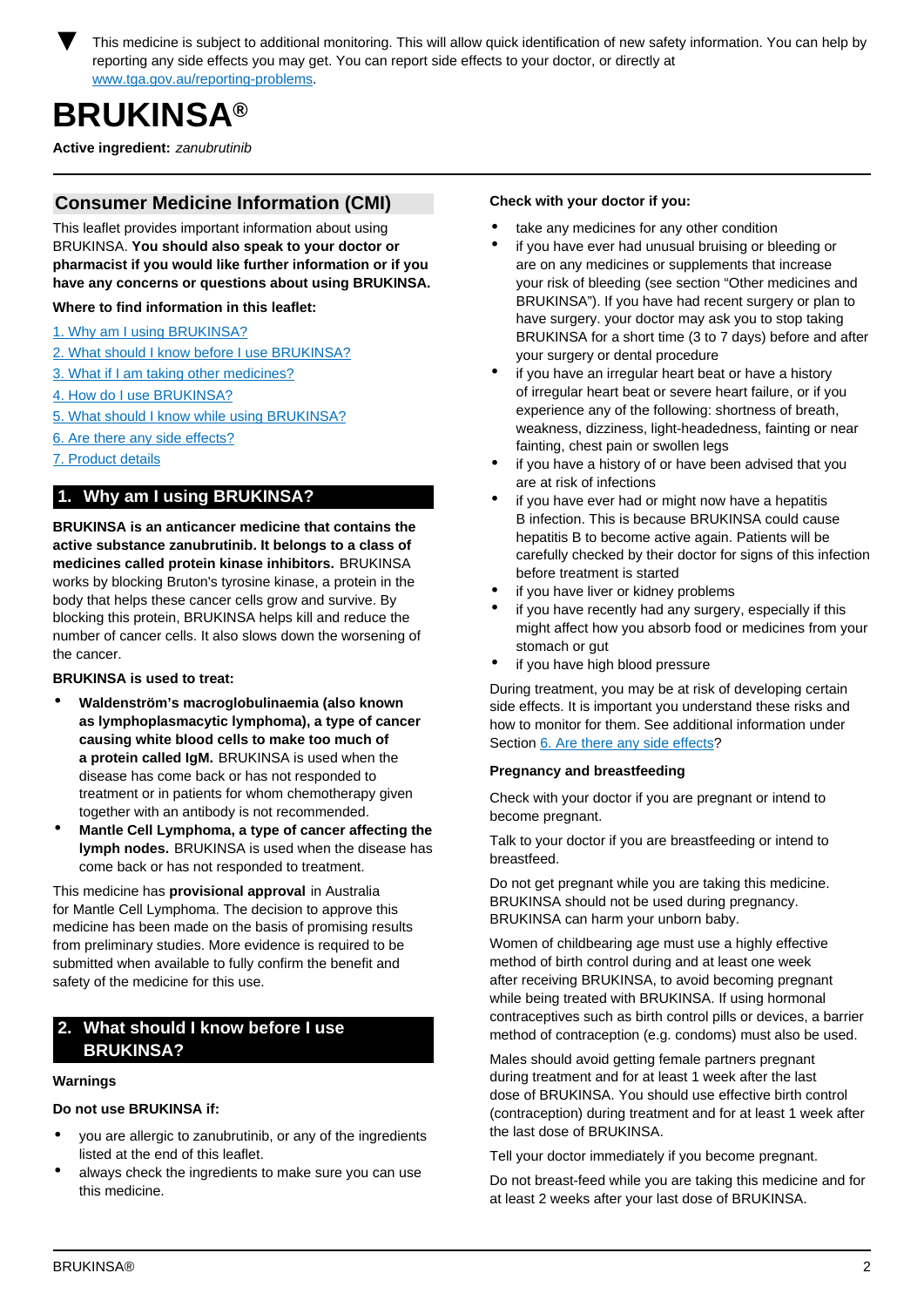#### **Tests and check-ups before and during treatment**

- Lymphocytosis: Laboratory tests may show an increase in white blood cells (called "lymphocytes") in your blood in the first few weeks of treatment. This is expected and may last for a few months. This does not necessarily mean that your blood cancer is getting worse. Your doctor will check your blood counts before or during the treatment and in rare cases they may need to give you another medicine. Talk to your doctor about what your test results mean.
- Decrease in blood cell counts: Decreased blood counts (white blood cells, platelets, and red blood cells) are common with BRUKINSA, but can also be severe. Your doctor should do blood tests during treatment with BRUKINSA to check your blood counts.

## <span id="page-2-0"></span>**3. What if I am taking other medicines?**

Tell your doctor or pharmacist if you are taking any other medicines, including any medicines, vitamins or supplements that you buy without a prescription from your pharmacy, supermarket or health food shop.

**BRUKINSA may make you bleed more easily.** This means you should tell your doctor if you take other medicines that increase your risk of bleeding. This includes:

- acetyl salicylic acid and non-steroidal anti-inflammatories (NSAIDs) such as ibuprofen or naproxen,
- blood thinners such as warfarin, heparin or other medicines for blood clots,
- supplements that may increase your risk of bleeding such as fish oil, vitamin E or flaxseed.

**BRUKINSA might interact with other medicines.** This may result in greater or lesser effects or even side effects from these medicines. The following may interact with BRUKINSA:

- Antibiotics used to treat bacterial infections (clarithromycin, erythromycin, rifampin).
- Medicines for fungal infections (fluconazole, ketoconazole, itraconazole, posaconazole, voriconazole).
- Medicines for HIV infection (indinavir, ritonavir).
- Medicines to treat low blood sodium levels (conivaptan).
- Medicines to treat hepatitis C (telaprevir).
- Medicines used to prevent seizures or to treat epilepsy or medicines used to treat a painful condition of the face called trigeminal neuralgia (carbamazepine, phenytoin).
- Medicines used to treat heart conditions or high blood pressure (diltiazem, verapamil).

Do not take BRUKINSA with grapefruit or Seville oranges - this includes eating them, drinking the juice, or taking supplements that might contain them. This is because they can increase the amount of BRUKINSA in your blood.

**Check with your doctor or pharmacist if you are not sure about what medicines, vitamins or supplements you are taking and if these affect BRUKINSA.**

## <span id="page-2-1"></span>**4. How do I use BRUKINSA?**

#### **How much to take**

The recommended dose is 320 mg per day, either once daily (4 capsules) or twice daily (2 capsules in the morning and 2 capsules in the evening).

• Always take this medicine exactly as your doctor or pharmacist has told you. Check with your doctor or pharmacist if you are not sure.

#### **When to take BRUKINSA**

Take BRUKINSA about the same time each day.

#### **How to take BRUKINSA**

- Take the capsules orally (by mouth) with a glass of water.
- Swallow the capsules whole. Do not open, break or chew them.

#### **If you forget to use BRUKINSA**

BRUKINSA should be used regularly at the same time each day. If you miss your dose at the usual time, it can be taken as soon as possible on the same day with a return to the normal schedule the following day.

**If it is almost time for your next dose, skip the dose you missed and take your next dose when you are meant to.**

#### **Do not take a double dose to make up for the dose you missed.**

• If you are not sure, talk to your doctor, pharmacist or nurse about when to take your next dose.

#### **If you use too much BRUKINSA**

If you think that you have used too much BRUKINSA, you may need urgent medical attention.

#### **You should immediately:**

- phone the Poisons Information Centre **(by calling 13 11 26)**, or
- contact your doctor, or
- go to the Emergency Department at your nearest hospital.

**You should do this even if there are no signs of discomfort or poisoning.**

## <span id="page-2-2"></span>**5. What should I know while using BRUKINSA?**

#### **Things you should not do**

• Do not stop taking this medicine unless your doctor tells you.

#### **Driving or using machines**

#### **Be careful before you drive or use any machines or tools until you know how BRUKINSA affects you.**

BRUKINSA may cause fatigue, dizziness or weakness in some people

#### **Looking after your medicine**

Store it in a cool dry place away from moisture, heat or sunlight; for example, do not store it:

- in the bathroom or near a sink, or
- in the car or on window sills.

#### **Keep it where young children cannot reach it.**

#### **Getting rid of any unwanted medicine**

If you no longer need to use this medicine or it is out of date, take it to any pharmacy for safe disposal.

<span id="page-2-3"></span>Do not use this medicine after the expiry date.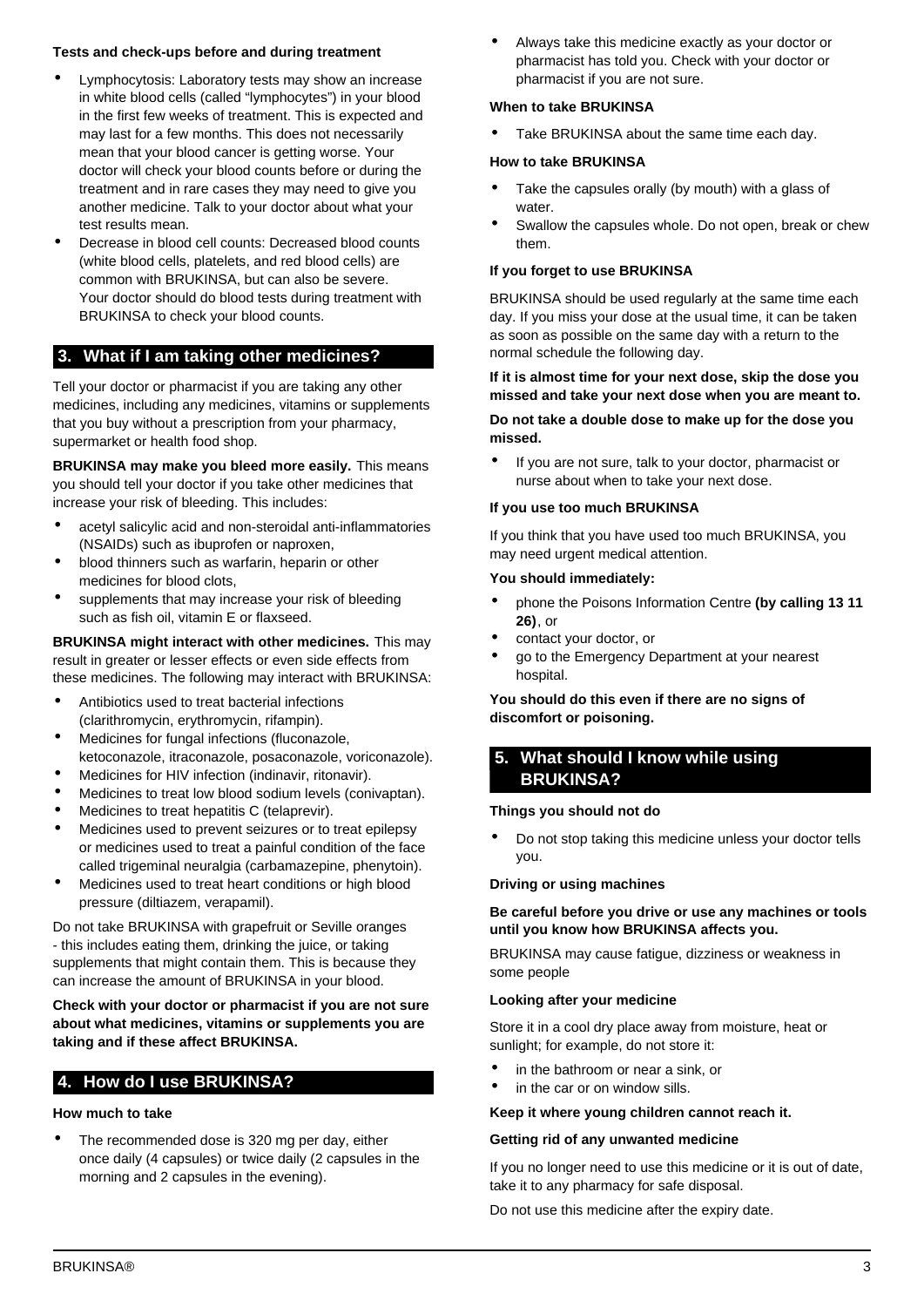## **6. Are there any side effects?**

All medicines can have side effects. If you do experience any side effects, most of them are minor and temporary. However, some side effects may need medical attention.

See the information below and, if you need to, ask your doctor or pharmacist if you have any further questions about side effects.

#### **Less serious side effects**

| Less serious side effects                                                                                                                                                     | What to do                                                                                                    |
|-------------------------------------------------------------------------------------------------------------------------------------------------------------------------------|---------------------------------------------------------------------------------------------------------------|
| <b>Blood related:</b><br>Bruising or increased tendency of<br>bruising<br>Contusions<br>Decrease in the number of blood<br>cells (white and red blood cells<br>and platelets) | Speak to your<br>doctor if you<br>have any of<br>these less<br>serious side<br>effects and<br>they worry you. |
| <b>Breathing related:</b>                                                                                                                                                     |                                                                                                               |
| Cough                                                                                                                                                                         |                                                                                                               |
| <b>Gastrointestinal related:</b>                                                                                                                                              |                                                                                                               |
| Diarrhoea                                                                                                                                                                     |                                                                                                               |
| Skin related:                                                                                                                                                                 |                                                                                                               |
| Skin rash                                                                                                                                                                     |                                                                                                               |
| Muscle related:                                                                                                                                                               |                                                                                                               |
| Painful arms or legs (muscle pain)                                                                                                                                            |                                                                                                               |
| Heart related:                                                                                                                                                                |                                                                                                               |
| Heart rhythm problems (atrial<br>fibrillation and atrial flutter)                                                                                                             |                                                                                                               |

#### **Serious side effects**

| <b>Serious side effects</b>                                                                                                                                                                                                                                                                                                            | What to do                                                                                                                                                                                                                             |
|----------------------------------------------------------------------------------------------------------------------------------------------------------------------------------------------------------------------------------------------------------------------------------------------------------------------------------------|----------------------------------------------------------------------------------------------------------------------------------------------------------------------------------------------------------------------------------------|
| <b>Allergic reaction:</b><br>Itchy, bumpy rash<br>Difficulty breathing<br>Swelling of the face, lips, tongue<br>or throat<br>Signs of infection of the nose, sinus<br>or throat, lung or bladder:<br>Fever<br>Chills<br>Body aches<br>Feeling tired<br>Cold or flu symptoms<br>Being short of breath<br>Frequent and painful urination | <b>Stop taking</b><br><b>BRUKINSA</b><br>and call your<br>doctor straight<br>away, or go<br>straight to the<br><b>Emergency</b><br>Department at<br>vour nearest<br>hospital if you<br>notice any of<br>these serious<br>side effects. |
| <b>Blood related:</b>                                                                                                                                                                                                                                                                                                                  |                                                                                                                                                                                                                                        |
| Bleeding problems, including<br>blood in your stools or black<br>stools (looks like tar), pink or<br>brown urine, unexpected bleeding,<br>or bleeding that is severe or<br>you cannot control, vomit blood<br>or vomit that looks like coffee<br>grounds, cough up blood or<br>blood clots, increased bruising,                        |                                                                                                                                                                                                                                        |

| Serious side effects                                                                     | What to do |
|------------------------------------------------------------------------------------------|------------|
| dizziness, weakness, confusion,<br>changes in speech, headache that<br>lasts a long time |            |

New cancers have happened in people during treatment with BRUKINSA, including cancers of the skin. Use sun protection when you are outside in sunlight.

#### **Tell your doctor or pharmacist if you notice anything else that may be making you feel unwell.**

Other side effects not listed here may occur in some people.

#### **Reporting side effects**

After you have received medical advice for any side effects you experience, you can report side effects to the Therapeutic Goods Administration online at [www.tga.gov.au/](http://www.tga.gov.au/reporting-problems) [reporting-problems](http://www.tga.gov.au/reporting-problems). By reporting side effects, you can help provide more information on the safety of this medicine.

#### **Always make sure you speak to your doctor or pharmacist before you decide to stop taking any of your medicines.**

## <span id="page-3-0"></span>**7. Product details**

This medicine is only available with a doctor's prescription.

#### **What BRUKINSA contains**

| <b>Active ingredient</b><br>(main ingredient)         | zanubrutinib                                                                                                                                          |
|-------------------------------------------------------|-------------------------------------------------------------------------------------------------------------------------------------------------------|
| <b>Other ingredients</b><br>(inactive<br>ingredients) | capsule content:<br>microcrystalline cellulose<br>croscarmellose sodium<br>sodium lauryl sulphate<br>colloidal anhydrous silica<br>magnesium stearate |
|                                                       | capsule shell:<br>qelatin<br>titanium dioxide                                                                                                         |
|                                                       | printable ink:<br>shellac glaze<br>iron oxide black<br>polypropylene glycol                                                                           |
| <b>Potential allergens</b>                            | None                                                                                                                                                  |

**Do not take this medicine if you are allergic to any of these ingredients.**

#### **What BRUKINSA looks like**

BRUKINSA is a white to off-white hard capsule marked with "ZANU 80" in black ink on one side. The capsules are provided in a plastic bottle with a child resistant polypropylene closure. Each bottle contains 120 capsules. (Aust R 338475).

#### **Who distributes BRUKINSA**

BeiGene AUS Pty Ltd 1C/528 Compton Road **Stretton** Queensland 4116 Australia